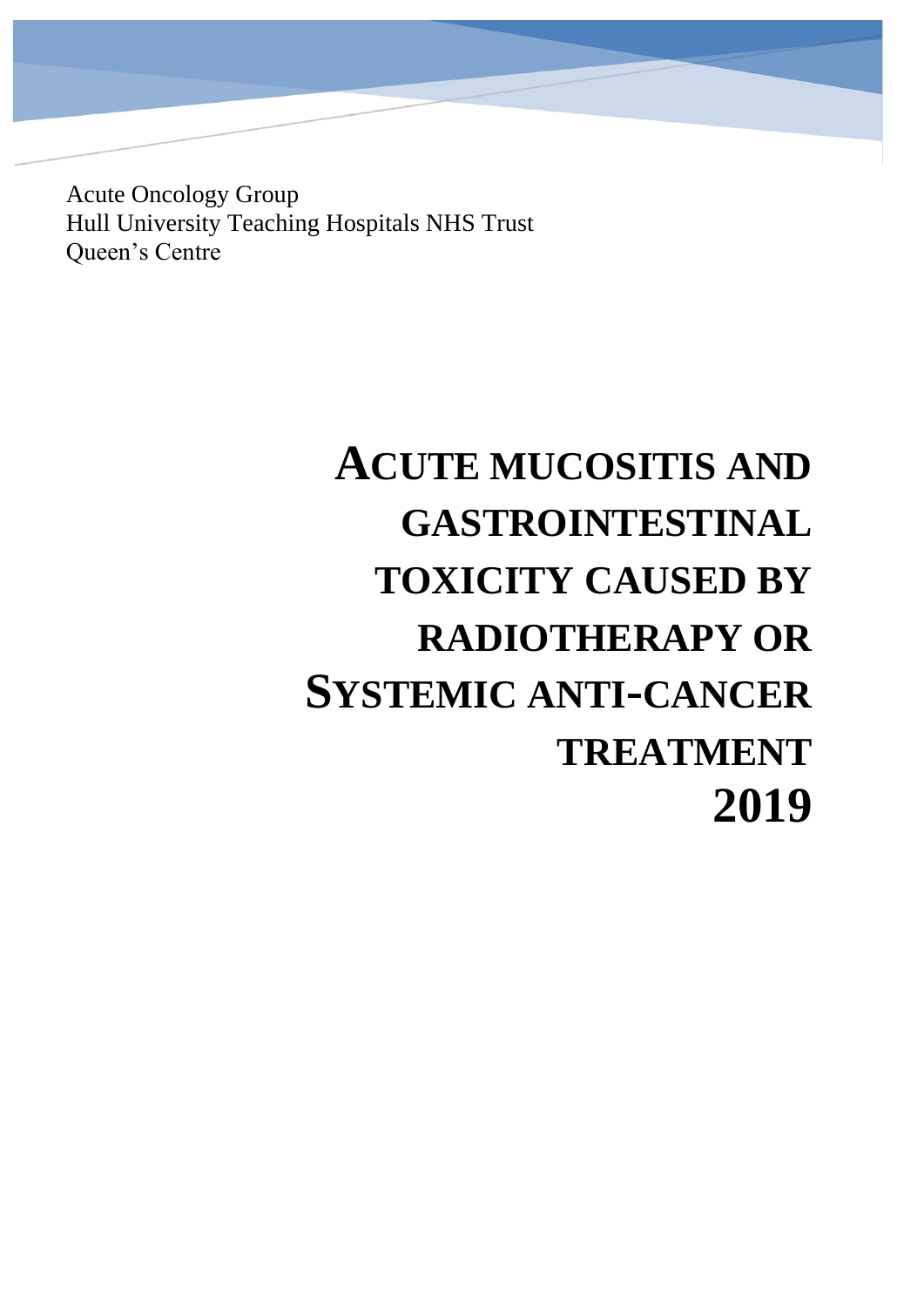# <span id="page-1-0"></span>**Version Control**

**This is a controlled document please destroy all previous versions on receipt of a new version** 

**Date Approved: September 2013 Review Date: January 2019**

| <b>Version</b> | Date Issued       | <b>Review Date</b> | <b>Brief Summary of Change</b> | <b>Owner's Name</b>                                                                               |
|----------------|-------------------|--------------------|--------------------------------|---------------------------------------------------------------------------------------------------|
| 1.0            | <b>July 2011</b>  | <b>July 2013</b>   | <b>Original Version</b>        | NEYHCA (Cancer)<br>Acute Oncology &<br><b>Chemotherapy Clinical</b><br><b>Expert Group</b>        |
| 1.1            | September<br>2011 | September<br>2013  | <b>Final Version</b>           | NEYHCA (Cancer)<br>Acute Oncology &<br><b>Chemotherapy Clinical</b><br><b>Expert Group</b>        |
| 1.2            | September<br>2013 | September<br>2015  | Date Revised                   | <b>NEYHCA</b> (Cancer)<br>Acute Oncology &<br><b>Chemotherapy Clinical</b><br><b>Expert Group</b> |
| 1.3            | January 2017      | January 2019       | Date Revised                   | <b>Acute Oncology Group</b><br><b>HEY</b>                                                         |
| 1.4            | May 2019          | May 2021           | Review and no Change           | <b>Acute Oncology Group</b>                                                                       |

## **Signature Sheet**

| These guidelines have been agreed by:                                                      |  |                     |                    |  |  |
|--------------------------------------------------------------------------------------------|--|---------------------|--------------------|--|--|
| <b>Title</b>                                                                               |  | <b>Name</b>         | <b>Date Agreed</b> |  |  |
| Chair of the Acute Oncology CEG                                                            |  | Dr Lorcan O'Toole   | September 2013     |  |  |
| Chair of the Chemotherapy CEG                                                              |  | Dr Mohammad Butt    | September 2013     |  |  |
| The Acute Oncology and Chemotherapy CEGs have agreed these<br>September 2013<br>guidelines |  |                     |                    |  |  |
| Acute Oncology Group Hull and East Yorkshire NHS Trust                                     |  |                     | January 2017       |  |  |
| Acute oncology lead at HEY                                                                 |  | Dr Nabil El-Mahdawi | January 2017       |  |  |
| Acute Oncology Lead NLAG and<br>Neutropenic Sepsis Subgroup<br>Chair                       |  | Dr Georgios Bozas   | January 2017       |  |  |
| Acute oncology lead at<br><b>Scarborough General Hospital</b>                              |  |                     | January 2017       |  |  |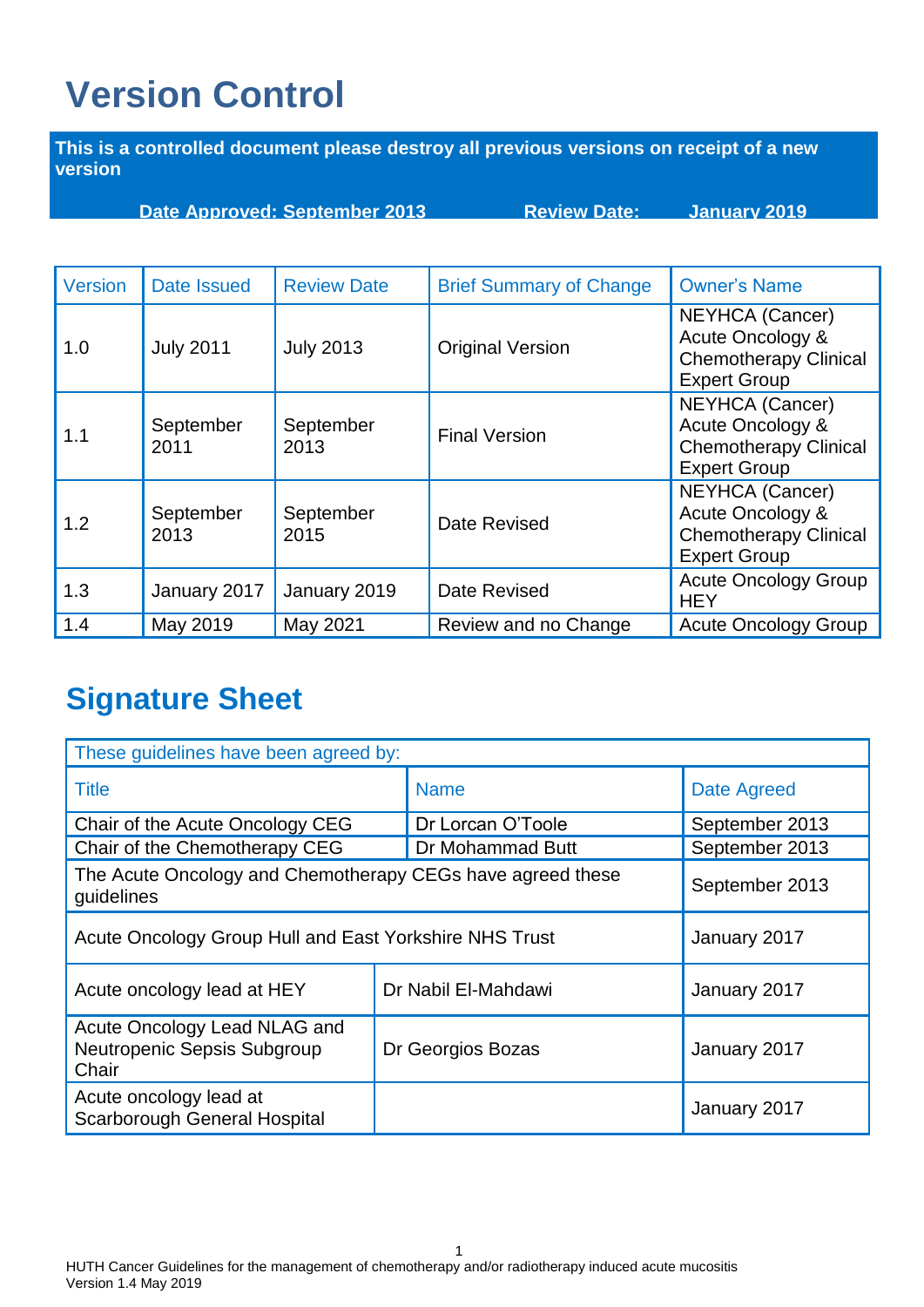# **Table of Contents**

| Radiotherapy specific considerations: Prophylactic Radiologically Inserted Gastrostomy (RIG) or Percutaneous Endoscopic    |  |
|----------------------------------------------------------------------------------------------------------------------------|--|
|                                                                                                                            |  |
|                                                                                                                            |  |
|                                                                                                                            |  |
|                                                                                                                            |  |
|                                                                                                                            |  |
|                                                                                                                            |  |
|                                                                                                                            |  |
|                                                                                                                            |  |
|                                                                                                                            |  |
|                                                                                                                            |  |
|                                                                                                                            |  |
|                                                                                                                            |  |
|                                                                                                                            |  |
| GENERAL PRINCIPLES FOR THE MANAGEMENT OF DIARRHOEA RELATED TO ANTINEOPLASTIC TREATMENTS (CHEMOTHERAPY - RADIOTHERAPY).  11 |  |
|                                                                                                                            |  |
|                                                                                                                            |  |
|                                                                                                                            |  |
|                                                                                                                            |  |
|                                                                                                                            |  |
|                                                                                                                            |  |
|                                                                                                                            |  |
|                                                                                                                            |  |
|                                                                                                                            |  |
|                                                                                                                            |  |
|                                                                                                                            |  |
|                                                                                                                            |  |
|                                                                                                                            |  |
|                                                                                                                            |  |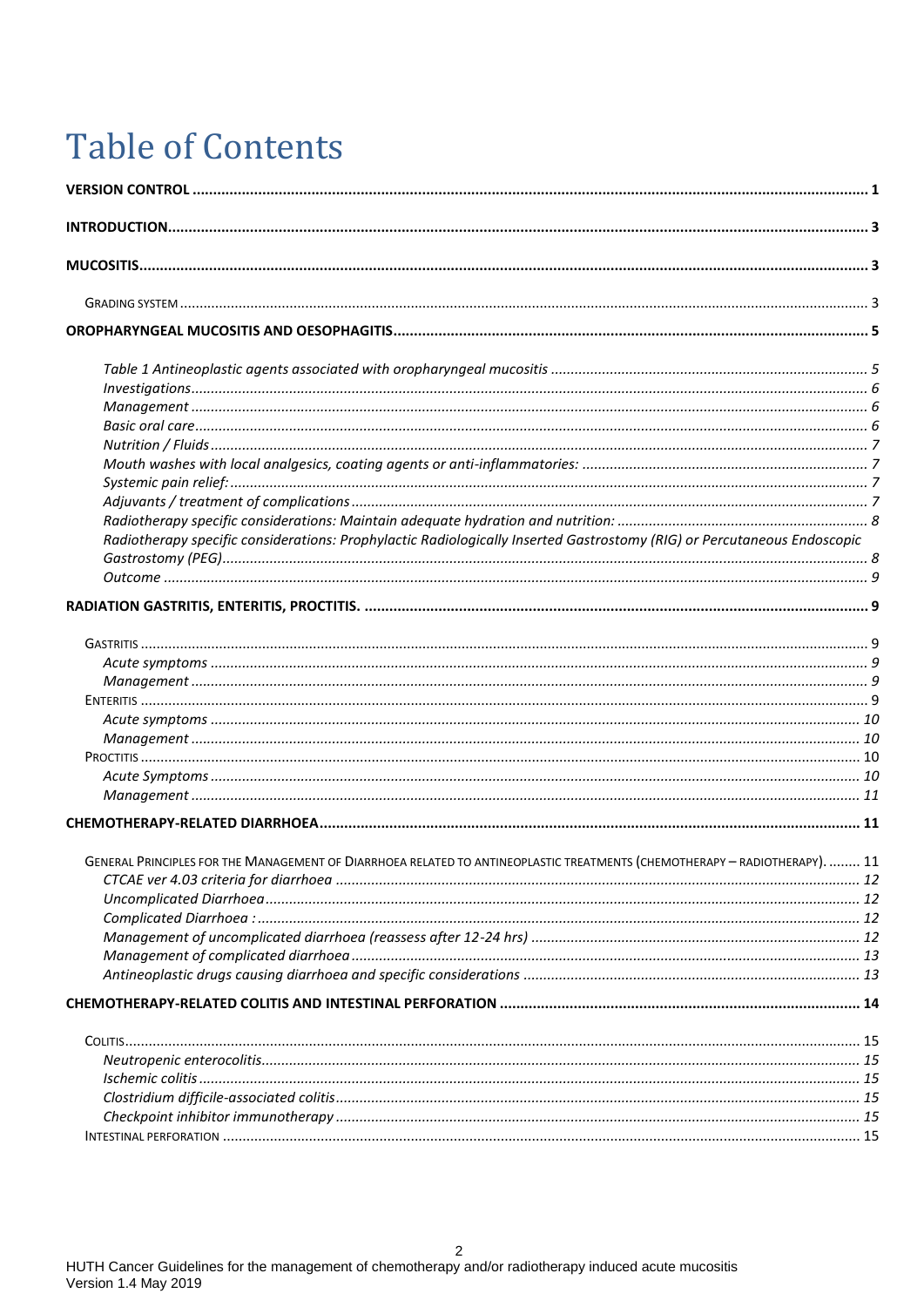# **Guidelines for Management of Acute Mucositis caused by Radiotherapy and/or Chemotherapy**

# <span id="page-3-0"></span>**Introduction**

The current guideline concisely addresses the main types of toxicity of systemic and radiation antineoplastic treatment involving the disruption of the mucosal lining of the gastrointestinal tract.

## <span id="page-3-1"></span>**Mucositis**

Mucositis is an acute injury to the mucosal lining of the gastrointestinal or the respiratory tract induced by radiotherapy and/or chemotherapy. Radiotherapy and chemotherapy affect the mucosa directly through the toxic effects on rapidly dividing epithelial stem cells and lead to the interruption of the integrity of the mucosal barrier. Mucositis, which reflects a short-term, self-limited adverse effect of treatment, can affect the entire alimentary tract.

Oropharyngeal mucositis affects on average 35% to 40% of patients receiving cytotoxic chemotherapy. Cytotoxic drugs most commonly associated with mucositis are shown in Table 1. The predilection of some agents such as 5-FU and irinotecan for intestinal, colonic mucositis should be noted.

Chemotherapy-induced mucositis is typically less severe and of shorter duration (3-12 days) than that associated with Radiotherapy or Chemo-radiotherapy.

Radiation induced acute mucositis usually begins in the  $3<sup>rd</sup>$  or  $4<sup>th</sup>$  week of radiotherapy when standard fractionation is used; it aggravates towards the end of the treatment and gradually subsides once radiation finishes. The severity of radiation induced mucositis is dose dependent and can last between 3-12 weeks.

The use of concurrent chemotherapy with RT accelerates the onset, exacerbates the severity and prolongs the duration of mucositis. When palliative radiotherapy regimens are employed, typically using lower radiation dosages, mucositis is expected to be less severe and usually begins after completion of the treatment course.

### <span id="page-3-2"></span>**Grading system**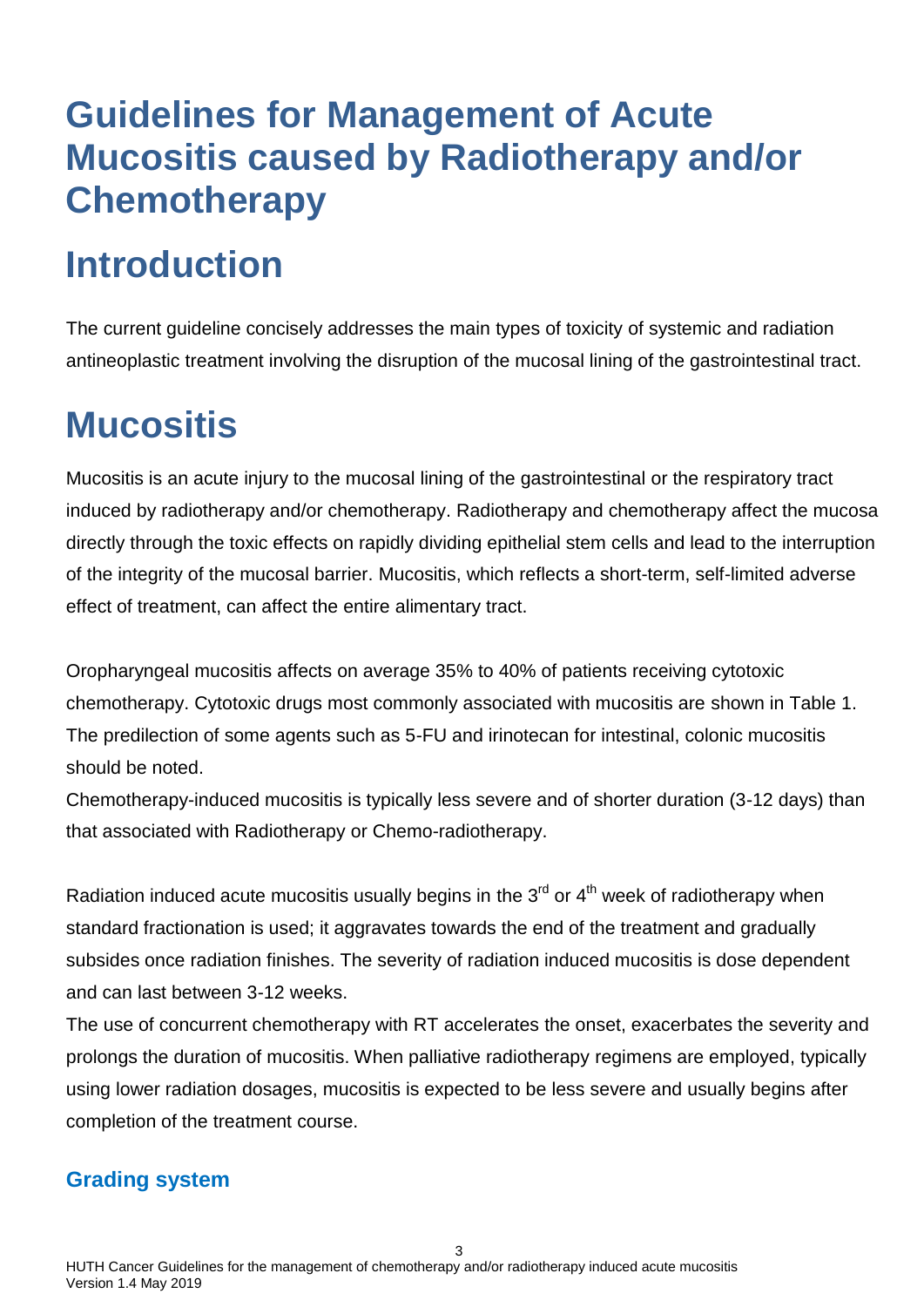Pharmaceutical or radiation injury to the mucosal lining of human organs results in the disruption of the normal function of mucosal cells. It presents with inflammation (pain, swelling, functional disruption) leading to necrosis of mucosal cells (ulceration) frequently aggravated by local infection and ultimately may result in the inflammation and necrosis of the organ wall leading to perforation.

Common Terminology Criteria for Adverse Events (CTCAE v4.0) includes grading for oral, pharyngeal, laryngeal, tracheal, rectal, small intestinal, , and anal mucositis as well as for esophagitis, gastritis and colitis, conditions which refer to disruption of the mucosal lining and inflammation of the wall of the respective hollow organs.

The complete list and grading of GI toxicities can be found in: http://evs.nci.nih.gov/ftp1/CTCAE/CTCAE\_4.03\_2010-06-14\_QuickReference\_5x7.pdf

| <b>Adverse</b>                          | 1                                                                                                                         | $\overline{2}$                                                                                     | $\overline{3}$                                                                                                                      | 4                                                                                  | $5\phantom{1}$ |
|-----------------------------------------|---------------------------------------------------------------------------------------------------------------------------|----------------------------------------------------------------------------------------------------|-------------------------------------------------------------------------------------------------------------------------------------|------------------------------------------------------------------------------------|----------------|
| <b>Event</b><br><b>Mucositis oral</b>   |                                                                                                                           |                                                                                                    |                                                                                                                                     |                                                                                    |                |
|                                         | Asymptomatic or mild<br>symptoms; intervention<br>not indicated                                                           | Moderate pain; not<br>interfering with oral<br>intake; modified diet<br>indicated                  | Severe pain;<br>interfering with oral<br>intake                                                                                     | Life-threatening<br>consequences;<br>urgent intervention<br>indicated              | Death          |
| Pharyngeal<br>mucositis                 | Endoscopic findings<br>only; minimal<br>symptoms with<br>normal oral intake; mild<br>pain but analgesics not<br>indicated | Moderate pain and<br>analgesics indicated;<br>altered oral intake;<br>limiting instrumental<br>ADL | Severe pain; unable<br>to<br>adequately aliment<br>or hydrate<br>orally; limiting self-<br>care ADL                                 | Life-threatening<br>consequences;<br>urgent intervention<br>indicated              | Death          |
| <b>Esophagitis</b>                      | Asymptomatic; clinical<br>or diagnostic<br>observations only;<br>intervention not<br>indicated                            | Symptomatic; altered<br>eating/swallowing;<br>oral supplements<br>indicated                        | Severely altered<br>eating/swallowing;<br>tube feeding, TPN<br>or hospitalization<br>indicate                                       | Life-threatening<br>consequences;<br>urgent operative<br>intervention<br>indicated | Death          |
| <b>Gastritis</b>                        | Asymptomatic; clinical<br>or diagnostic<br>observations only;<br>intervention not<br>indicated                            | Symptomatic; altered<br>GI function; medical<br>intervention indicated                             | Severely altered<br>eating or gastric<br>function; TPN or<br>hospitalization<br>indicated                                           | Life-threatening<br>consequences;<br>urgent operative<br>intervention<br>indicated | Death          |
| <b>Small</b><br>intestinal<br>mucositis | Asymptomatic or mild<br>symptoms; intervention<br>not indicated                                                           | Symptomatic;<br>medical intervention<br>indicated; limiting<br>instrumental ADL                    | Severe pain;<br>interfering with oral<br>intake; tube feeding,<br>TPN or<br>hospitalization<br>indicated; limiting<br>self-care ADL | Life-threatening<br>consequences;<br>urgent intervention<br>indicated              | Death          |
| <b>Colitis</b>                          | Asymptomatic; clinical<br>or diagnostic<br>observations only;<br>intervention not<br>indicated                            | Abdominal pain;<br>mucus or blood in<br>stool                                                      | Severe abdominal<br>pain; change in<br>bowel habits;<br>medical intervention<br>indicated; peritoneal<br>signs                      | Life-threatening<br>consequences;<br>urgent intervention<br>indicate               | Death          |
| <b>Rectal</b><br>mucositis              | Asymptomatic or mild<br>symptoms; intervention<br>not indicated                                                           | Symptomatic;<br>medical intervention<br>indicated; limiting<br>instrumental ADL                    | Severe symptoms;<br>limiting self-care<br><b>ADL</b>                                                                                | Life-threatening<br>consequences;<br>urgent operative<br>intervention<br>indicated | Death          |
| Anal<br>mucositis                       | Asymptomatic or mild<br>symptoms; intervention<br>not indicated                                                           | Symptomatic;<br>medical intervention<br>indicated; limiting<br>instrumental ADL                    | Severe symptoms;<br>limiting self-care<br><b>ADL</b>                                                                                | Life-threatening<br>consequences;<br>urgent operative<br>intervention<br>indicated | Death          |

Activities of Daily Living (ADL)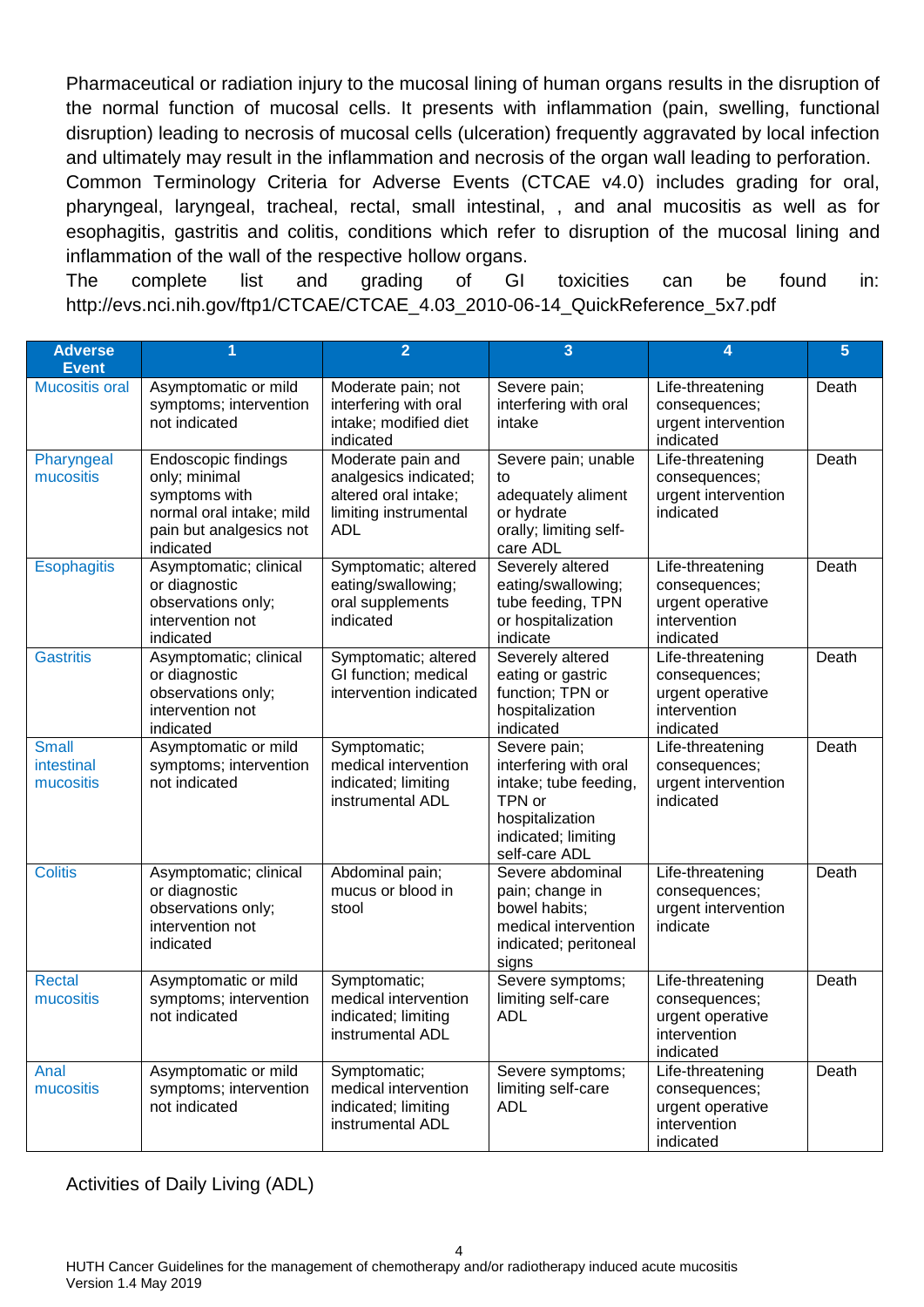\*Instrumental ADL refer to preparing meals, shopping for groceries or clothes, using the telephone, managing money, etc.

\*\*Self-care ADL refer to bathing, dressing and undressing, feeding self, using the toilet, taking medications, and not bed

In general, pain and functional disruption of the organ (i.e. difficulty in swallowing / dyspepsia / nausea / vomiting / diarrhoea) can gradually increase in severity. Ulceration may result in bleeding. Life-threatening consequences usually refer to perforation and sepsis. Consequent scarring, damage of adjacent organs (such as salivary glands) and vascular damage may lead to long-term symptoms (dry mouth, chronic diarrhoea, malabsorption, fistulae).

# <span id="page-5-0"></span>**Oropharyngeal Mucositis and Oesophagitis**

| <b>Category</b>                    | <b>Specific Drugs</b>                           |
|------------------------------------|-------------------------------------------------|
| <b>Alkylating agents</b>           | Busulphan, Carboplatin, Cisplatin, oxaliplatin, |
|                                    | Cyclophosphamide, ifosfamide, melphalan,        |
|                                    | procarbazine, thiotepa.                         |
| <b>Anthracyclines</b>              | Doxorubicin, Epirubicin, Liposomal doxorubicin, |
|                                    | idarubicin, mitoxantrone                        |
| <b>Antimetabolites</b>             | 5-Fluorouracil, Methotrexate, Cytarabine,       |
|                                    | Capecitabine, Fludarabine, Gemcitabine,         |
|                                    | Pemetrexed, Hydroxyurea, 6-Mercaptopurine,      |
|                                    | 60thioguanine, Procarbazine                     |
| <b>Antitumour antibiotics</b>      | Dactinomycin, Bleomycin, Mitomycin              |
| <b>Taxanes</b>                     | Paclitaxel, Docetaxel, Cabazitaxel              |
| <b>Topoisomerase inhibitors</b>    | Etoposide, Teniposide, Irinotecan, Topotecan    |
| <b>Molecularly targeted agents</b> | Everolimus, Temsirolimus, Sorafenib, Sunitinib, |
|                                    | Regorafenib, Cetuximab, Erlotinib, Afatinib,    |
|                                    | Lapatinib, Palmocilib, Cabozantinib             |

<span id="page-5-1"></span>**Table 1 Antineoplastic agents associated with oropharyngeal mucositis**

Symptoms of oral / pharyngeal mucositis include erythema and ulceration ("mouth and throat sores"); difficulty swallowing; pain; lost or altered taste (dysgeusia); excessive secretions that may lead to gagging, nausea, and vomiting; loss of appetite; fatigue; weight loss; and aspiration excessive and viscid mucus in the mouth and throat at later stage.

On examination mild erythema is usually present at the onset of mucositis and is subsequently followed by patchy mucositis which may produce an inflammatory serosanguine discharge and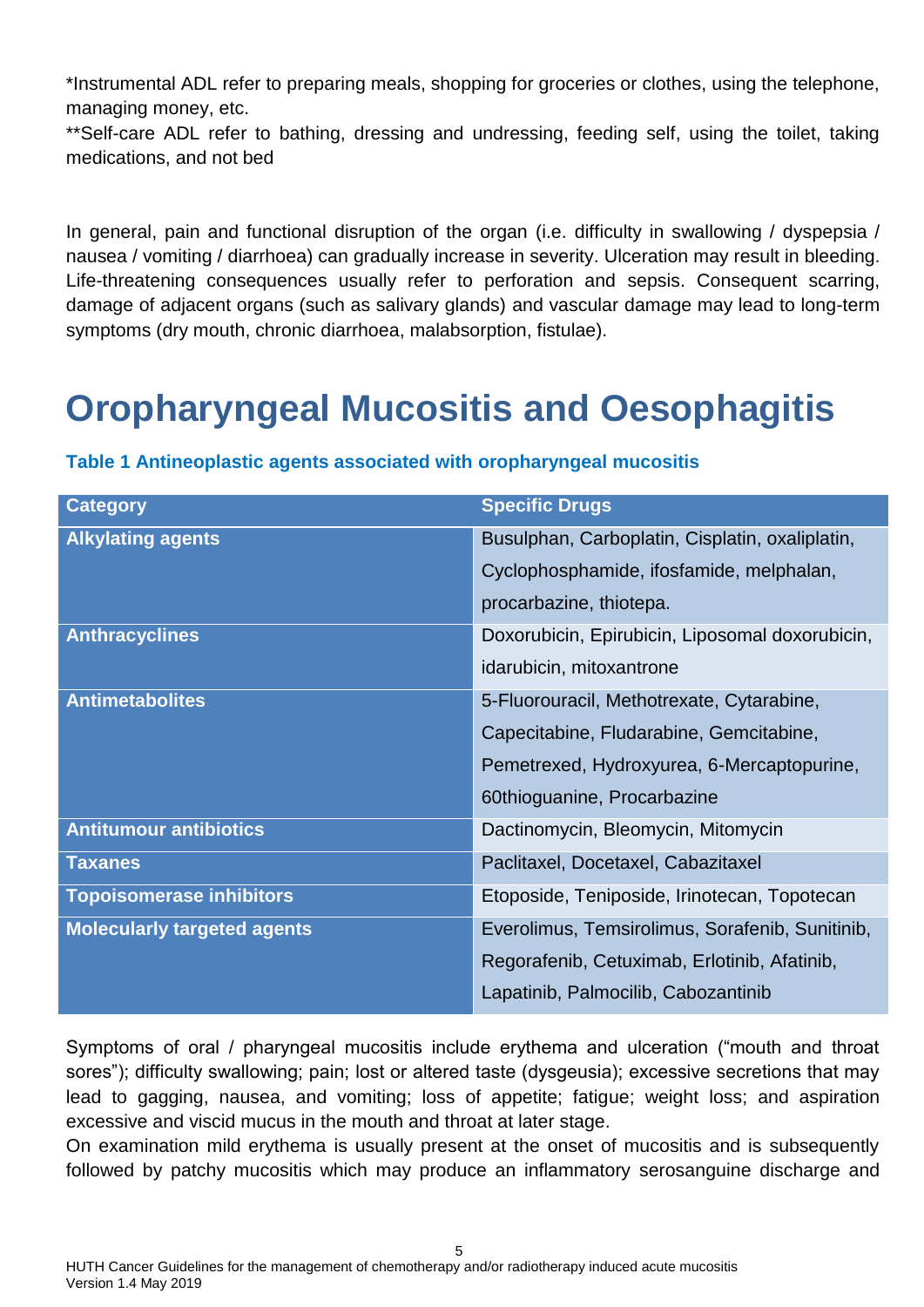later confluent fibrinous mucositis. Ulceration, haemorrhage or necrosis is typical for grade 4 mucositis. Oropharyngeal mucositis can be complicated by oral candidiasis and HSV infections.

Mucositis causes a systemic release of cytokines which may lead to fevers and rigors that may be difficult to differentiate from neutropenic fever or sepsis. It should be a consideration that if fever persists despite antibiotics it may be the ongoing mucositis leading to this rather than an infective cause.

Symptoms of acute radiation oesophagitis include pain and difficulty in swallowing (dysphagia, odynophagia) and chest pain (substernal discomfort/pain). Symptoms usually occur within two to three weeks of initiation of RT. Patients may describe a sudden, sharp, severe chest pain radiating to the back. Acute toxicity rarely causes oesophageal perforation or bleeding.

Oesophagitis in the context of high-dose chemotherapy may be more severe as it affected with the concurrent deep immunosuppression and can be complicated by HSV or CMV infection.

Oesophageal perforation may result in mediastinal chemical and/or microbial inflammation (mediastinitis).

#### <span id="page-6-0"></span>**Investigations**

Clinical and symptomatic assessment including assessment of oral intake and nutritional status Body weigh assessment with BMI calculation.

Full blood count and biochemical profile.

CRP and viral swabs for HSV and candida for all severe persisting mucositis.

Body weight / fluid balance

#### <span id="page-6-1"></span>**Management**

The treatment strategy in management of acute oropharyngeal mucositis caused by radiotherapy and/or chemotherapy is based on symptom control as there is no proven treatment effective in management of this toxicity besides Palifermin (keratinocyte growth factor) which is licenced for use in patients undergoing high-dose chemotherapy with stem cell support but not widely available outside clinical trials in the NHS.

#### <span id="page-6-2"></span>**Basic oral care**

- Good Oral Hygiene is highly recommended
- Pre-treatment dental assessment with extractions when required is mandatory for all patients having radical radiotherapy when high dose is delivered to oral cavity and/or oropharynx.
- Frequent rinsing with bland solutions such as normal saline with sodium bicarbonate (1 L water with 1/2 teaspoon baking soda and 1/2 teaspoon salt) and use of soft toothbrush.
- The oral cavity should be rinsed after meals, and dentures cleaned and brushed often to remove plaque. Rinsing with [artificial saliva](http://www.uptodate.com/contents/artificial-saliva-drug-information?source=see_link) may lessen the duration and severity of mucositis.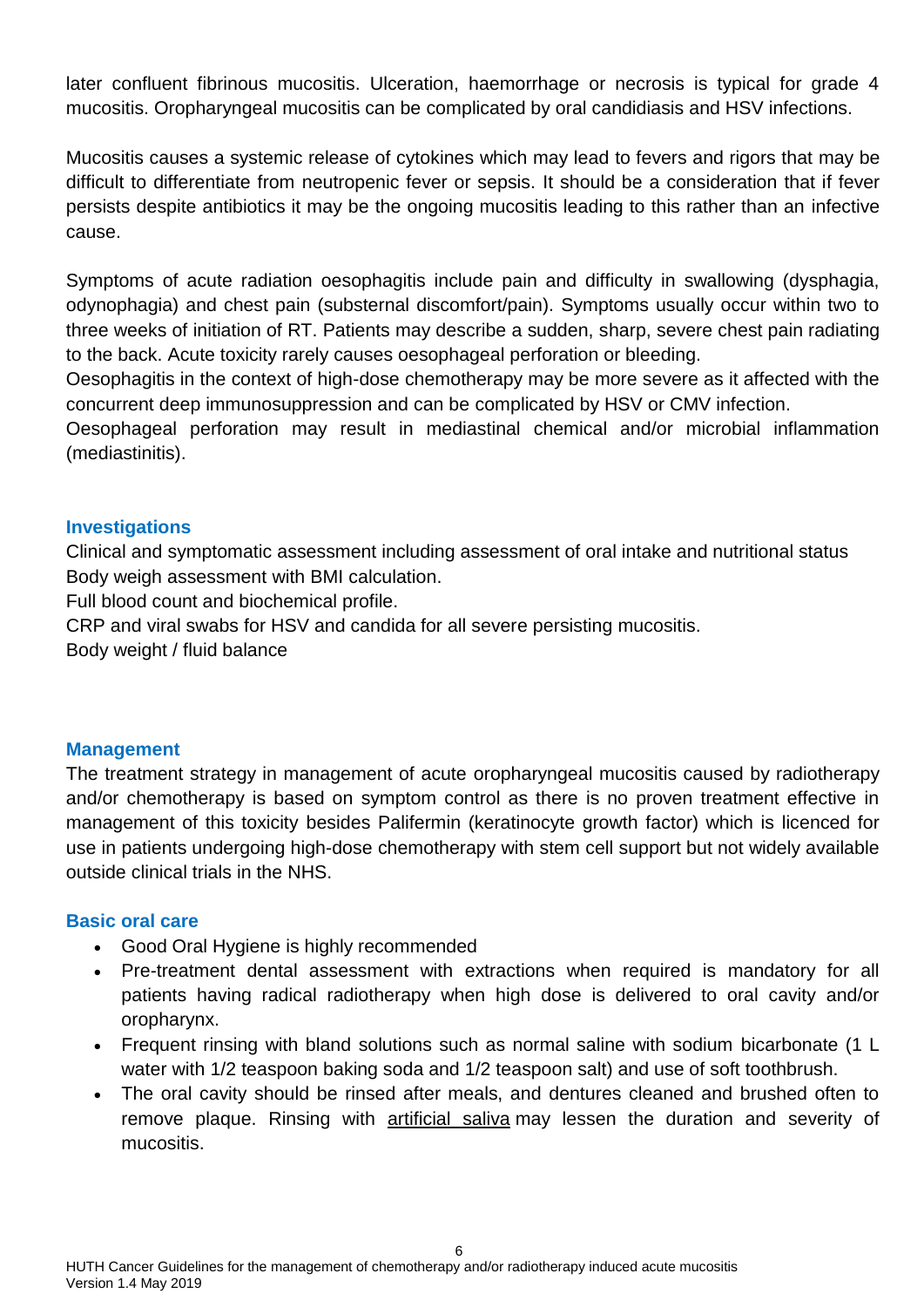#### <span id="page-7-0"></span>**Nutrition / Fluids**

- All patients with severe mucositis should be monitored for Body weight and Fluid balance
- Diet should be limited to foods that do not require significant chewing; acidic, salty, or dry foods should be avoided.
- Enteric (i.e. with naso-gastric or naso-jejunal tube) or parenteral nutrition (TPN) should be considered in appropriate patients with severe oropharyngeal mucositis / oesophagitis especially when it is expected to have a long course. Please consult managing Oncology / Haematology team and consult specialist Dietetic service as required.

#### <span id="page-7-1"></span>**Mouth washes with local analgesics, coating agents or anti-inflammatories:**

#### *Barrier / coating agents*

Gelclair Gel (glycyrrhetinic acid / povidone / sodium hyaluronate) Mucilage (Carboxymethylcellulose suspension) **Sucralfate MuGard** 

#### *Local Anaesthetics /Analgesic / Anti-inflammatory*

Difflam (Benzydamine hydrochloride) Saltwater mouthwash

*Prophylaxis in chemotherapy patients*

Corsodyl (chlorhexidine)

#### *Artificial saliva/biotene*

Glandosane, Caphosol or similar.

#### *Topical steroids (rinse)*

Specifically, useful for stomatitis caused by everolimus.

#### <span id="page-7-2"></span>**Systemic pain relief:**

Adequate analgesia is extremely important in the management of oropharyngeal mucositis. Treatment should be arranged according to WHO ladder and pain killers should be given in liquid or transdermal form as swallowing is usually severely altered.

Initial Paracetamol soluble tablets 500-1000mg QDS at G1 is usually followed by soluble (codeine and paracetamol) 8/500 or 30/500 1-2 tablets QDS when G2.

At G3 and G4 usually strong opioid analgesia is required.

Modified release morphine suspension 12 hourly preparations or fentanyl patches in increasing doses are used with the choice based on the patient's preference and tolerance. Morphine sulphate oral solution (Oramorph) is used for breakthrough pain.

#### <span id="page-7-3"></span>**Adjuvants / treatment of complications**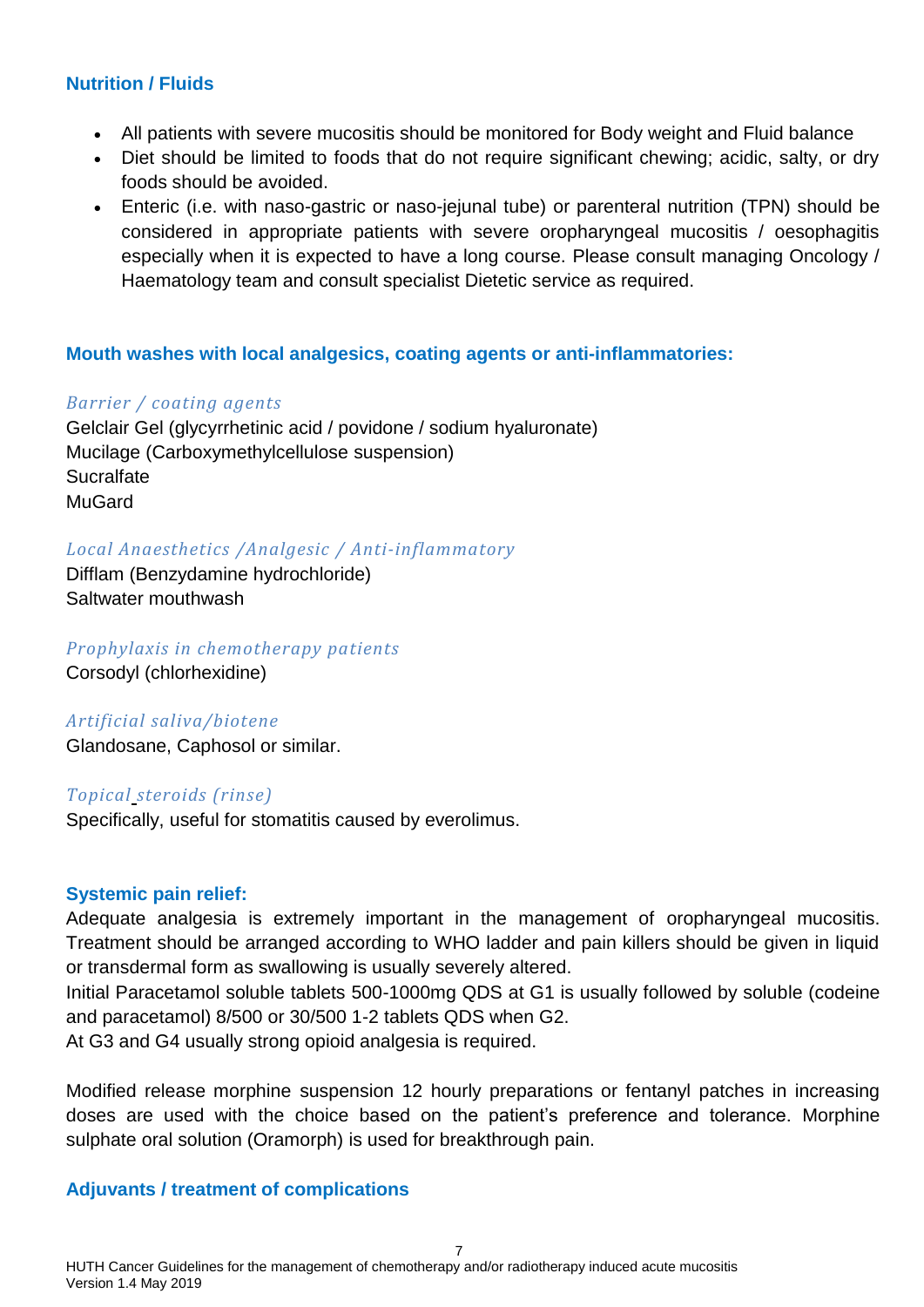Oropharyngeal candidiasis: nystatin oral.susp. 100,000U/ml, 4-6 ml QDS, fluconazole oral suspension50mg OD

Herpes simplex (HSV) oesophagitis: aciclovir tab. or oral suspension 200 mg five times daily; in immunocompromised patients or patients with suspected severe HSV infection; IV infusion of aciclovir 5-10mg/kg every 8 hours can be considered. Please refer to the SPC for the agent. Severe periodontitis, abscess formation: antibiotics (co-amoxiclav + metronidazole). CMV oesophagitis: ganciclovir, valganciclovir, foscarnet

Culture and sensitivity evaluation is recommended when feasible to provide patient with targeted antibiotic therapy.

Some systemic agents will require treatment interruption and re-institution as per specific guidance available in their SPC. Generally, radical radiotherapy and chemo-radiotherapy should not be interrupted for oropharyngeal mucositis / oesophagitis. Treatment interruption is a specialist medical decision and the treating Oncologist needs to be consulted as soon as possible to give guidance.

#### <span id="page-8-0"></span>**Radiotherapy specific considerations: Maintain adequate hydration and nutrition:**

All patients having radical radiotherapy to the Head and Neck should be routinely provided with dietician support from the beginning of irradiation. For palliative radiotherapy and chemotherapy patients this should be provided with support on an as needed basis since radiation doses are generally lower and severe complications rarer.

### <span id="page-8-1"></span>**Radiotherapy specific considerations: Prophylactic Radiologically Inserted Gastrostomy (RIG) or Percutaneous Endoscopic Gastrostomy (PEG)**

Prophylactic RIG (radiologically inserted gastrostomy) or PEG (percutaneous endoscopic gastrostomy) is placed in anticipation of problems expected in maintaining adequate and safe oral nutritional intake during and after the radiotherapy treatment for head and neck patients.

A patient having a prophylactic gastrostomy may be managing adequate oral nutrition at the time of placement.

Prophylactic RIG or PEG prior to radiotherapy should routinely be requested for all patients planned for radical chemo-radiotherapy to the neck bilaterally.

For other patients planned for radical radiotherapy to a large volume of the head and neck e.g. nearly total mucosal irradiation and/or planned for radical radiotherapy to a large volume of oral cavity and/or oropharynx gastrostomy, the request is to be based on individual case discussion between assigned the clinical oncology consultant and the rest of the treatment head and neck team.

Prophylactic feeding tube placement through the speech valve fistula for post laryngectomy patients to be considered as alternative to RIG or PEG.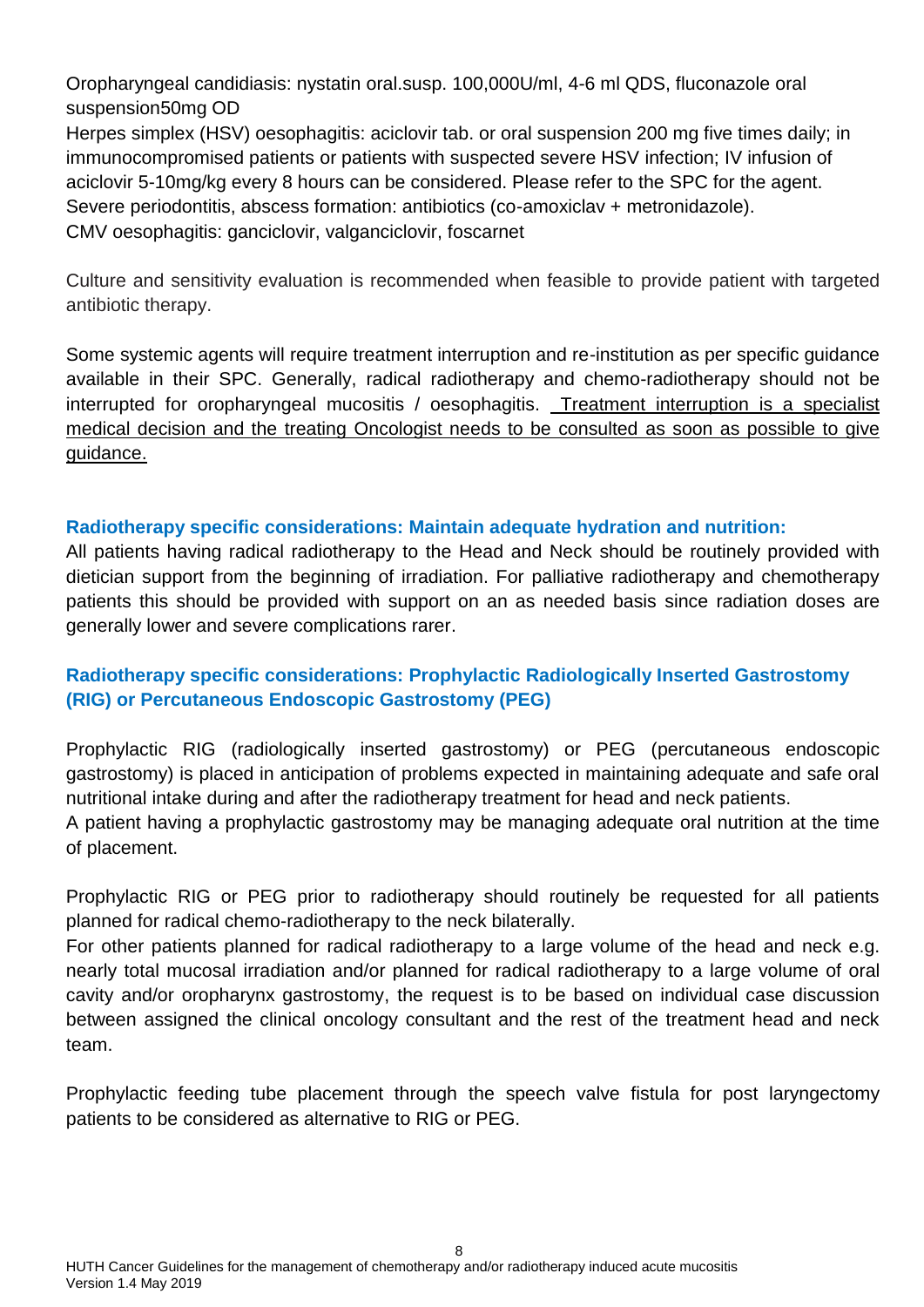The remaining group of patients having radiotherapy for head and neck cancer when prophylactic gastrostomy is not indicated or refused by patient or having chemotherapy related mucositis are to be managed as follows:

- 1. Diet modification e.g. soft food, semi liquid food etc. along with adequate analgesia.
- 2. Oral nutritional supplements.

NG (nasogastric) tube placement and feeding should be considered when 1 and 2 fail to maintain adequate and safe oral nutrition and hydration. If acute problems with dehydration, IV fluids with serum electrolyte correction to be considered.

If there is prolonged use of NG tube post treatment, use of therapeutic RIG or PEG to be considered.

#### <span id="page-9-0"></span>**Outcome**

Treatment usually gives useful symptomatic relief and enables continuation of radiotherapy and/or chemotherapy to prescribed doses. When radiation induced mucositis reaches G4, discontinuation of radiotherapy is recommended, however this decision should be only taken by the assigned Clinical Oncology Consultant. When G3 or G4 chemotherapy induced mucositis develops, chemotherapy should be withheld until symptoms resolve to grade 1 or less and dose reduction may need to be considered especially in the palliative setting according to local chemotherapy guidelines.

# <span id="page-9-1"></span>**Radiation Gastritis, Enteritis, Proctitis.**

### <span id="page-9-2"></span>**Gastritis**

Irradiation of the stomach as a consequence of treatment of a range of tumours can cause early and/or delayed toxicity.

Risk factors for gastritis include the radiation dose and use of concurrent chemotherapy.

#### <span id="page-9-3"></span>**Acute symptoms**

Nausea and vomiting may occur within 24 hours after the start of treatment. Approximately onehalf of patients receiving upper abdominal irradiation will experience emesis within two to three weeks of the start of treatment. Other early effects of gastric irradiation include dyspepsia, anorexia, abdominal pain and malaise. Symptoms generally resolve within one to two weeks following completion of RT. These symptoms may be accompanied by development of acute ulceration, occurring shortly after completion of RT

#### <span id="page-9-4"></span>**Management**

Nausea and vomiting are generally managed with antiemetics (ondansetron 8mg bd plus dexamethasone 4mg bd or 2mg tds). Patients with abdominal pain and dyspepsia should be treated with antisecretory medications, including a proton pump inhibitor (i.e. omeprazole, lansoprazole).

### <span id="page-9-5"></span>**Enteritis**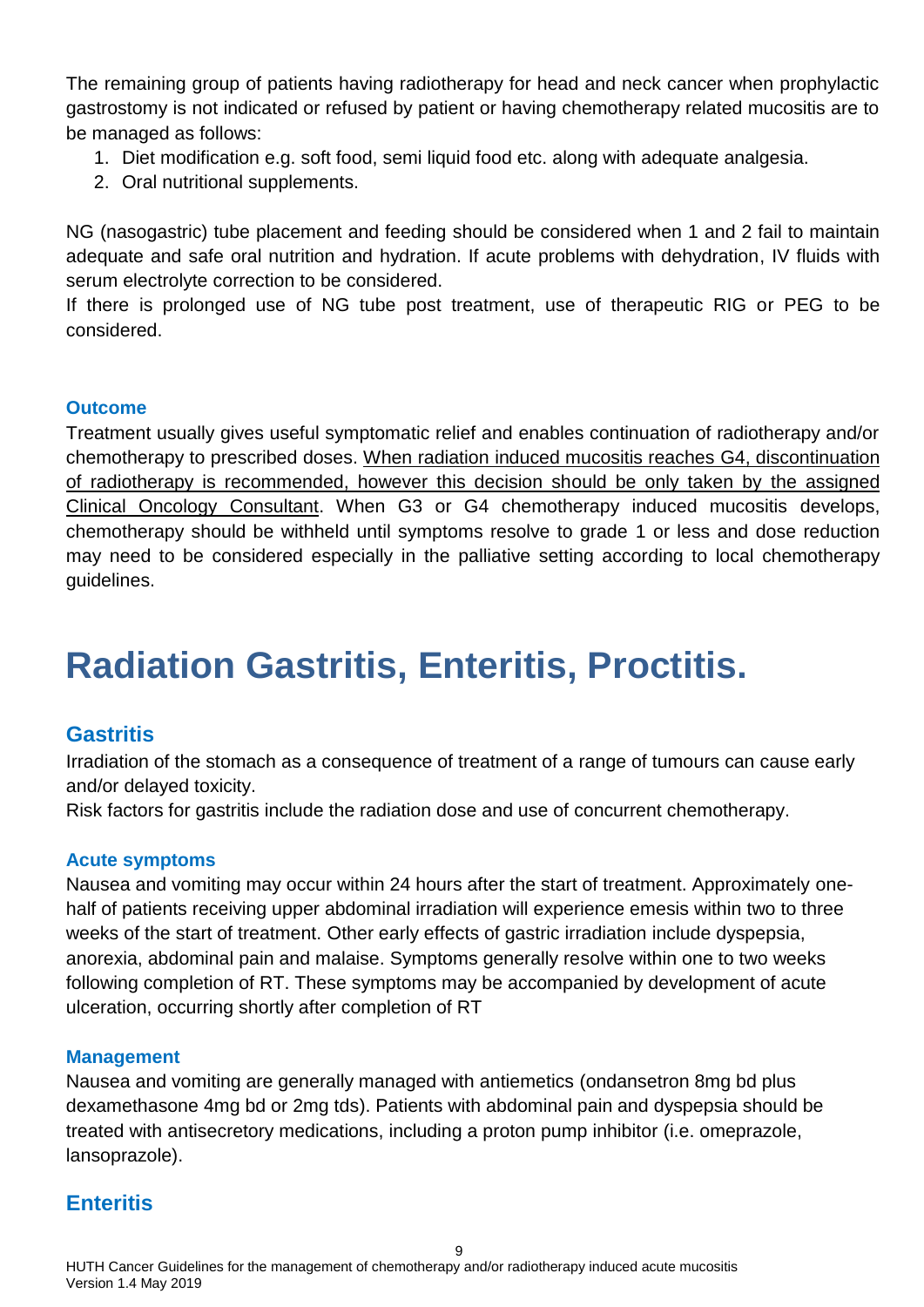The gastrointestinal epithelium has a high proliferative rate, making it susceptible to injury from both radiation and chemotherapy. Enteritis involves damage to mucosal stem cells as well as damage to small vessels. Inflammation, denudation, vasculitis, oedema (swelling) of the intestinal wall are initial findings and may be complicated with ulceration, fibrosis, atrophy but also perforation, fistulas and abscess formation. Chronic persistent changes will result in malabsorption.

Risk factors include the dose and schedule of radiotherapy, and the concurrent use of chemotherapy especially 5-FU or capecitabine. Additional risk factors are age, prior surgery, prior pelvic inflammatory disease, diabetes, atherosclerosis, collagen vascular disorders, and inflammatory bowel disease.

#### <span id="page-10-0"></span>**Acute symptoms**

Symptoms of acute radiation enteritis include Diarrhoea, abdominal pain, nausea and vomiting, anorexia and malaise. Radiation-induced Diarrhoea often appears during the third week of treatment, with reports of frequency ranging from 20 to 70 percent. Diarrhoea may occur after doses of 18 to 22 Gy delivered using conventional fractionation and will occur in most patients who receive doses of 40 Gy. The symptoms subside as the acute pathologic effects resolve and typically disappear two to six weeks after the completion of RT.

#### <span id="page-10-1"></span>**Management**

Stool culture may be required to rule out infectious gastroenteritis. Enteritis may be prevented to some extent by appropriate radiotherapy planning to prevent excessive dose to the intestine. Mild symptomatic enteritis can be managed with dietary advice (low-fibre), anti-Diarrhoeals (loperamide, codeine) and anti-spasmodic medications (hyoscine butylbromide). For the general principles for the management of radiation-related and chemotherapy -related Diarrhoea please refer to subsequent sections.

### <span id="page-10-2"></span>**Proctitis**

Acute radiation proctitis is usually encountered following treatment of cancers of the anus, rectum, cervix, uterus, prostate, urinary bladder and testes.

Risk factors for radiation proctitis include the dose of radiation, area of exposure and method of delivery. Other potential risk factors include inflammatory bowel disease and HIV/AIDS. Doses of radiation <45 Gy are associated with few long-term radiation side effects. In contrast, doses between 45 and 70 Gy cause more complications and doses above 70 Gy cause significant and longstanding injury to the surrounding area.

External beam radiation, typically administered by a linear accelerator, results in significantly greater exposure to surrounding organs as compared with brachytherapy, where radiation is administered via radioactive implants. Newer modalities of external beam radiation delivery, including three-dimensional conformal radiation therapy, intensity-modulated radiation therapy, and the use of heavy particles including protons and neutrons, may be associated with a reduced risk of radiation toxicity. Chronic sequelae include progressive epithelial atrophy and fibrosis associated with obliterative endarteritis and chronic mucosal ischaemia.

#### <span id="page-10-3"></span>**Acute Symptoms**

Acute radiation proctitis should be suspected in patients with Diarrhoea, mucous discharge,

urgency, tenesmus, or bleeding during or within six weeks of radiation therapy.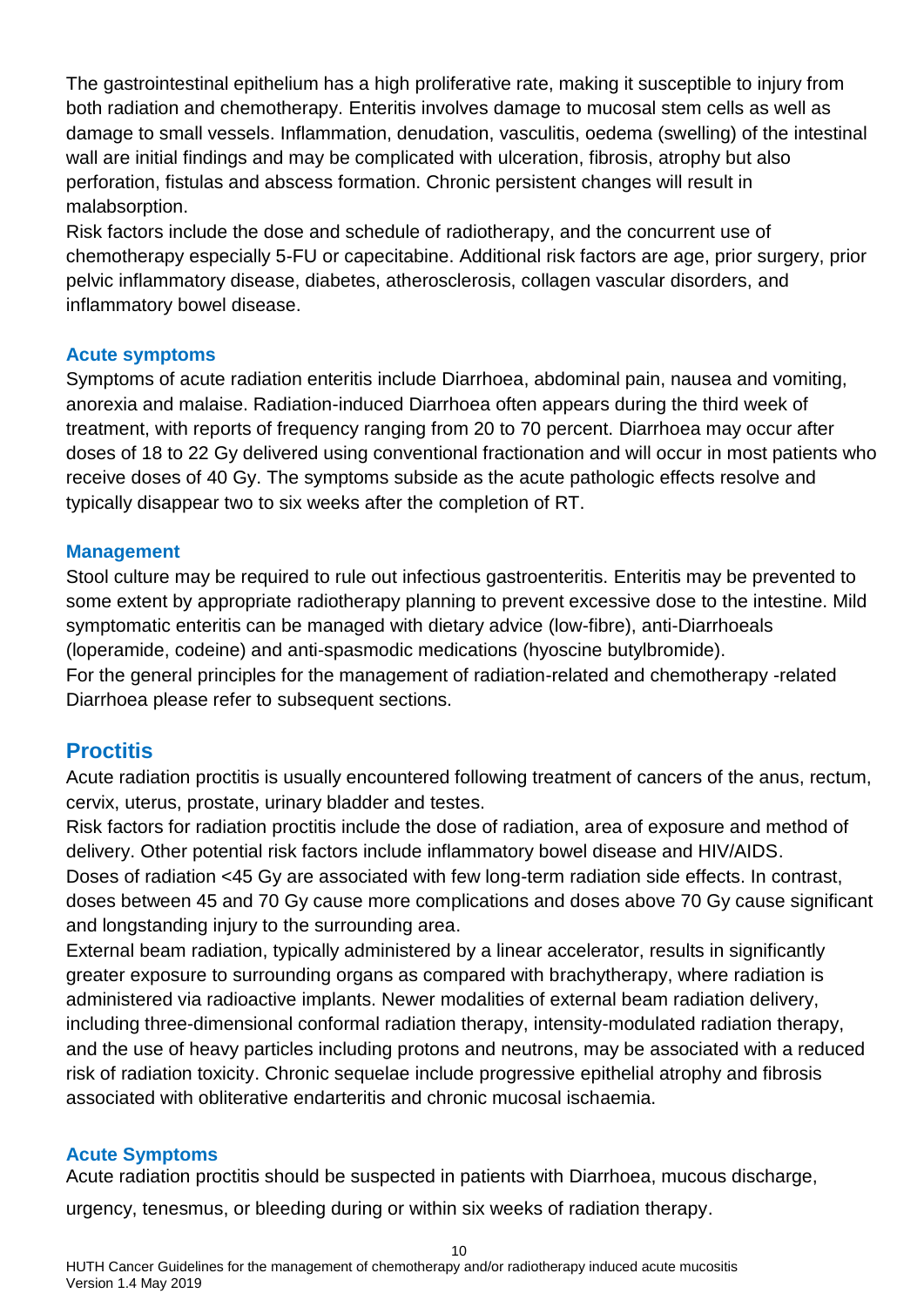#### <span id="page-11-0"></span>**Management**

Stool studies to rule out infective proctitis including C.Difficile. Diagnosis may require endoscopy if there is a differential diagnostic problem. MRI may reveal complications such as fistulas. In the majority of cases radiation proctitis is self-limiting. Hydration, anti-Diarrhoeals and pain relief (codeine, loperamide) can be used as appropriate. Withholding of radiation treatment requires specialist Clinical Oncology decision and may be needed for up to 20% of patients. In severe cases including severe / persistent tenesmus and / or bleeding and / or severe pain, specialist gastroenterology advice may be sought for the use of topical (enema) corticosteroids or sucralfate or sulphasalazine. Chronic complications may require endoscopic or surgical treatments.

For the general principles for the management of radiation-related and chemotherapy -related diarrhoea please refer to subsequent sections.

# <span id="page-11-1"></span>**Chemotherapy-related diarrhoea**

Chemotherapy-induced diarrhoea is most commonly described with fluoropyrimidines (particularly fluorouracil [FU] and capecitabine) and irinotecan. Diarrhoea is the dose-limiting and major toxicity of regimens containing a fluoropyrimidine with or without irinotecan. Both FU and irinotecan cause acute damage to the intestinal mucosa, leading to loss of epithelium. With irinotecan, early onset diarrhoea occurs during or within several hours of drug infusion in 45 to 50% of patients and is cholinergically mediated. Late irinotecan-associated diarrhoea is not cholinergically mediated. The pathophysiology of late diarrhoea appears to be multifactorial, including toxicity to the intestinal mucosa. Severe toxicity has been described with irinotecan in patients with Gilbert's syndrome.

Diarrhoea related to antineoplastic treatment can be severe, debilitating and potentially lethal therefore it requires prompt evaluation and treatment and good monitoring. Elderly patients and patients in poor performance status as well as immunocompromised patients are at higher risk for severe diarrhoea and complications and thus require additional attention to prevent and promptly treat this toxicity.

Patients with symptoms of diarrhoea on treatment with immune checkpoint inhibitors (i.e. ipilimumab, nivolumab, pembrolizumab etc.) require immediate treatment for suspected immune colitis and should be managed as per specific guidelines for these agents).

### <span id="page-11-2"></span>**General Principles for the Management of Diarrhoea related to antineoplastic treatments (chemotherapy – radiotherapy).**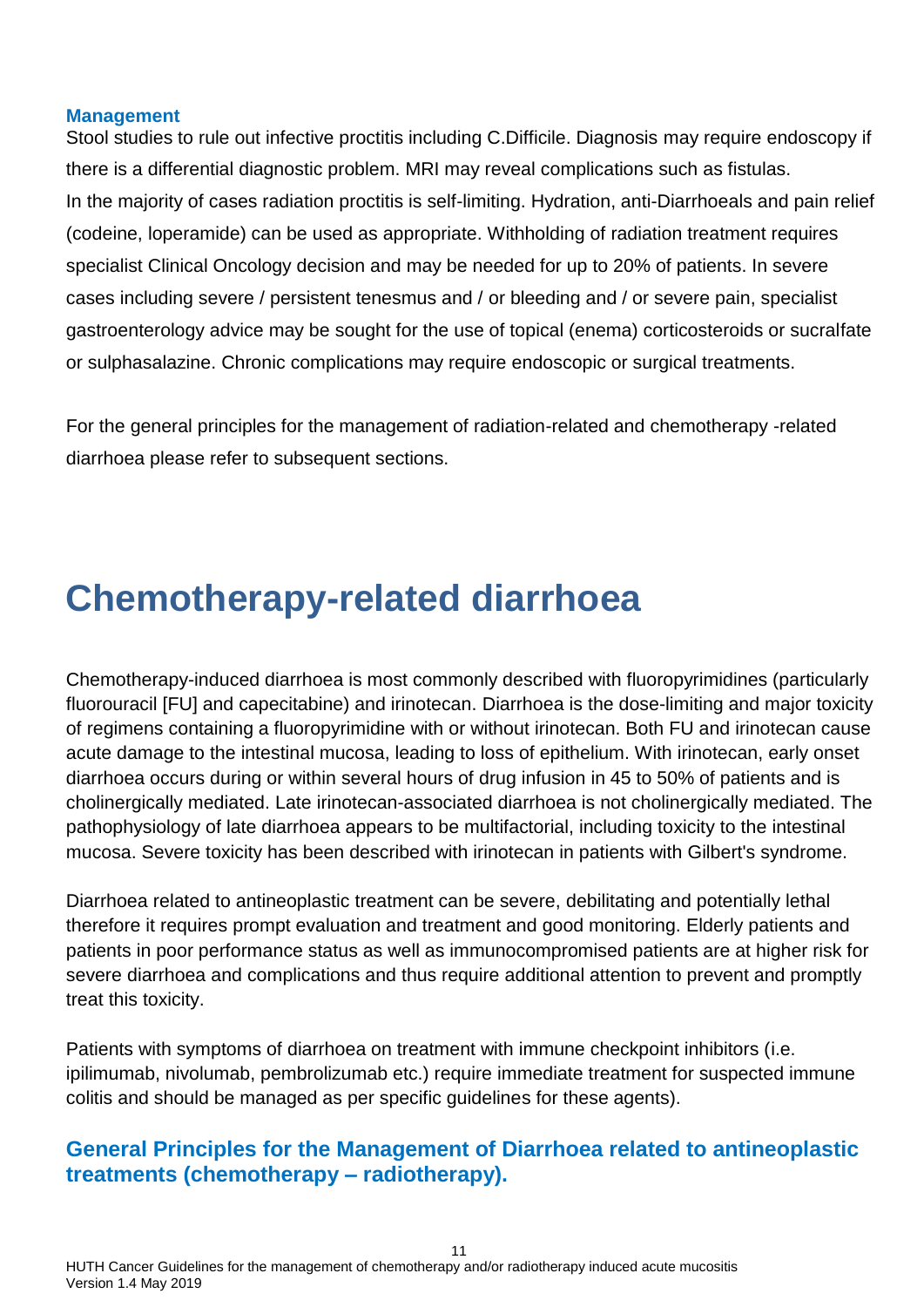#### <span id="page-12-0"></span>**CTCAE ver. 4.03 criteria for diarrhoea**

| <b>Adverse</b><br><b>Event</b> | <b>Grade 1</b>                                                                                                        | <b>Grade 2</b>                                                                                                                  | <b>Grade 3</b>                                                                                                                                                                                             | <b>Grade 4</b>                                                           | <b>Grade 5</b> |  |  |
|--------------------------------|-----------------------------------------------------------------------------------------------------------------------|---------------------------------------------------------------------------------------------------------------------------------|------------------------------------------------------------------------------------------------------------------------------------------------------------------------------------------------------------|--------------------------------------------------------------------------|----------------|--|--|
| <b>Diarrhoea</b>               | Increase of $<$ 4<br>stools per day<br>over baseline;<br>mild increase in<br>ostomy output<br>compared to<br>baseline | increase of 4 -<br>6 stools per<br>day<br>over baseline;<br>moderate<br>increase in<br>ostomy output<br>compared to<br>baseline | Increase of $>=7$<br>stools per day<br>over baseline;<br>incontinence;<br>hospitalization<br>indicated;<br>severe<br>increase in<br>ostomy output<br>compared to<br>baseline;<br>limiting<br>self-care ADL | Life-threatening<br>consequences;<br>urgent<br>intervention<br>indicated | Death          |  |  |

<span id="page-12-1"></span>**Uncomplicated Diarrhoea** (CTACAE grade 1-2 without complicating signs or symptoms)

: Non-specific management (see below)

<span id="page-12-2"></span>**Complicated Diarrhoea:** Admit to hospital (see below)

- CTACAE grade 3-4
- CTCAE grade 1-2 with one or more of the following signs and symptoms:
	- o Cramping
	- o Nausea/vomiting worse than grade 1
	- o Decreased performance status
	- o Fever
	- o Sepsis
	- o Neutropenia
	- o Frank bleeding
	- o Dehydration

### <span id="page-12-3"></span>**Management of uncomplicated diarrhoea (reassess after 12-24 hrs)**

- General measures:
	- o Avoid lactose-containing food, alcohol, high-osmolar supplements
	- $\circ$  8-10 glasses of clear liquids per day, oral electrolyte solutions.
	- o Frequent small meals-low residue (bananas, apple sauce, toast, plain pasta)
	- o Record number and consistency of stool
	- o Withhold chemotherapy for persisting grade 2 diarrhoea. Dose reduction may need to be considered.
- Specific treatment
	- o Loperamide 4mg after diarrhoea followed by 2mg every 4 hrs until resolution can be escalated to 2mg every 2 hrs.
	- o Loperamide can be stopped for chemotherapy-induced diarrhoea after resolution of symptoms but should continue for RT-related diarrhoea
	- o For persistent diarrhoea, medical review will be required for further evaluation / workup (stool, FBC, electrolytes, renal function) and possible second-line medication.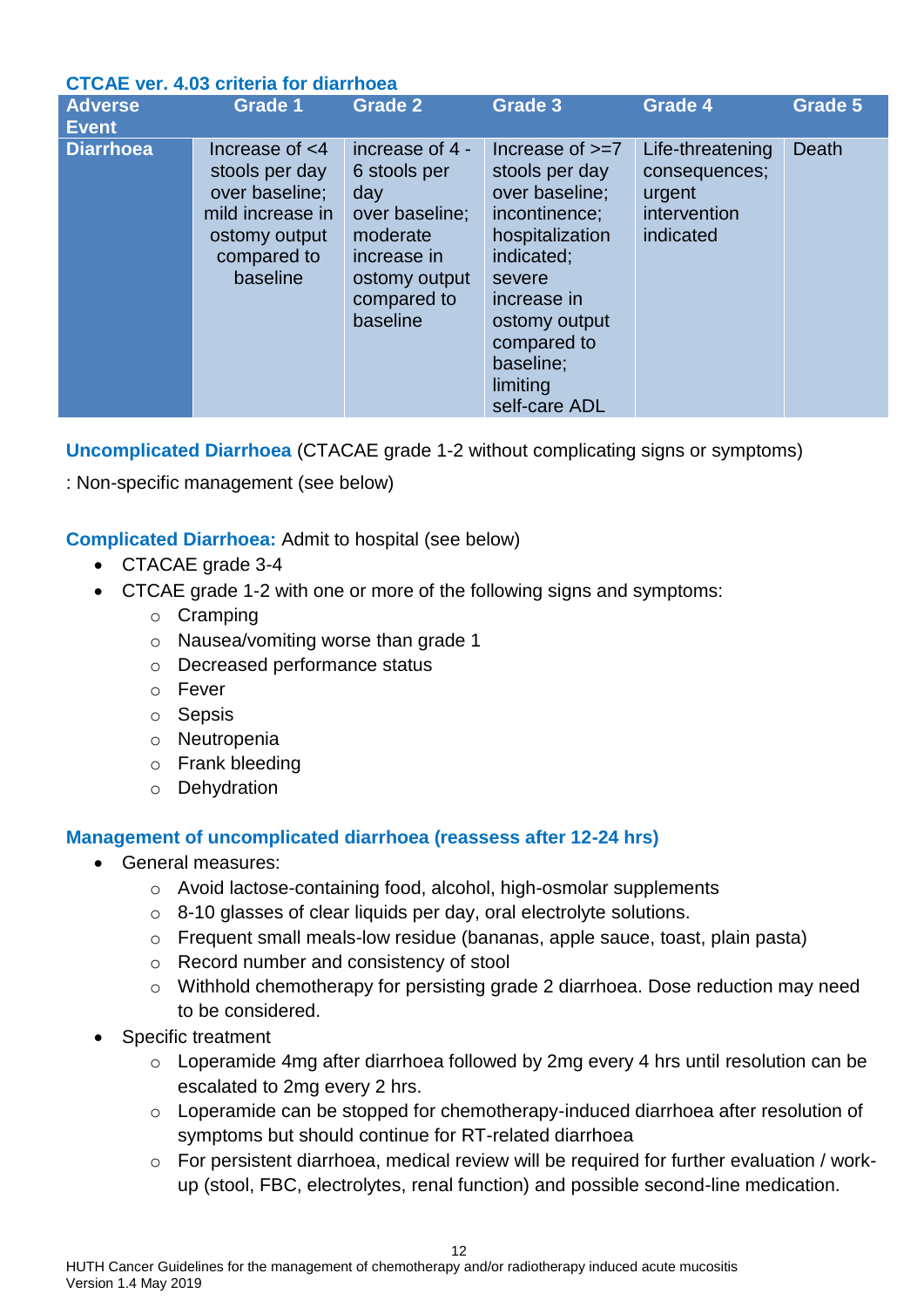#### <span id="page-13-0"></span>**Management of complicated diarrhoea**

- Thorough clinical assessment.
- FBC/BCP/CRP, Stool work-up. C.diff. testing if clinically relevant
- Aggressive IV fluid / electrolytes / glucose supplementation or resuscitation.
- Dietary measures as above. Guidelines used for infectious diarrhoeal syndromes can be utilised. Nil by mouth in very severe cases.
- Loperamide or other opioids if no infective cause is suspected.
- Second line adjunct: Octreotide sc (100-150 mcg TDS, higher doses can be used after titration and continuous sc infusion can be considered) for fluoropyrimidine or irinotecanrelated persistent severe diarrhoea.
- Antibiotics (oral or IV antibiotics with wide spectrum and good gram (-)ve cover may be required in septic conditions or neutropenic severe diarrhoea suggesting extensive breakdown of the mucosal barrier alongside systemic immunosuppression; oral ciprofloxacin in milder cases, IV piperacillin-tazobactam with or without metronidazole are reasonable options. The use of antibiotics generally requires senior input but should be immediate in septic and / or severely neutropenic patients)
- Discontinue chemotherapy until symptoms resolve. If necessary to restart after resolution, reduce dose as per agent specific guidance. Radiotherapy should be interrupted for complicated severe diarrhoea after consultation with treating Oncologist.

| Agent                                          | <b>Specific Characteristics</b>                                                                                                                                                                                                                     | Specific management                                                                                                                                                                                                                                                                |  |
|------------------------------------------------|-----------------------------------------------------------------------------------------------------------------------------------------------------------------------------------------------------------------------------------------------------|------------------------------------------------------------------------------------------------------------------------------------------------------------------------------------------------------------------------------------------------------------------------------------|--|
|                                                |                                                                                                                                                                                                                                                     | considerations                                                                                                                                                                                                                                                                     |  |
| Fluoropyrimidines (5-FU,<br>capecitabine, UFT) | Worse with bolus 5-FU compared<br>with infusional 5-FU<br>Leucovorin increases rate of<br>diarrhoea<br>DPD deficiency and Thymidilate<br>synthase gene polymorphisms<br>may result in threatening<br>diarrhoea and other FP-related<br>toxicities   | Octreotide can be useful<br>for persistent severe<br>Diarrhoea.<br>Withhold and reassess<br>dosage if diarrhoea<br>grade $\geq$ 2.<br>If DPD deficiency<br>suspected consider<br>alternative (i.e. raltitrexed)                                                                    |  |
| Irinotecan (CPT11)                             | Acute (cholinergic) and late<br>(multifactorial).<br>UGT1A1 polymorphisms result in<br>increased CPT11-related<br>toxicities (Gilbert syndrome is<br>homozygous UGT1A1*28 and<br>results in reduced clearance of<br>the active metabolite of CPT11) | Atropine SC 300-600mcg<br>is indicated for the<br>management of acute<br>CPT11-related diarrhoea<br>and prophylaxis in<br>subsequent cycles.<br>Octreotide can be useful<br>for persistent severe<br>diarrhoea.<br>Withhold and reassess<br>dosage if diarrhoea grade<br>$\geq$ 2. |  |
| Pemetrexed                                     | Withhold treatment for                                                                                                                                                                                                                              |                                                                                                                                                                                                                                                                                    |  |
| Cabazitaxel                                    | diarrhoea $\geq$ grade 2. Re-                                                                                                                                                                                                                       |                                                                                                                                                                                                                                                                                    |  |
| Bortezomib and other proteasome inhibitors     | introduction and dose                                                                                                                                                                                                                               |                                                                                                                                                                                                                                                                                    |  |
| Vorinostat, belinostat, and panobinostat       |                                                                                                                                                                                                                                                     |                                                                                                                                                                                                                                                                                    |  |

#### <span id="page-13-1"></span>**Antineoplastic drugs causing diarrhoea and specific considerations**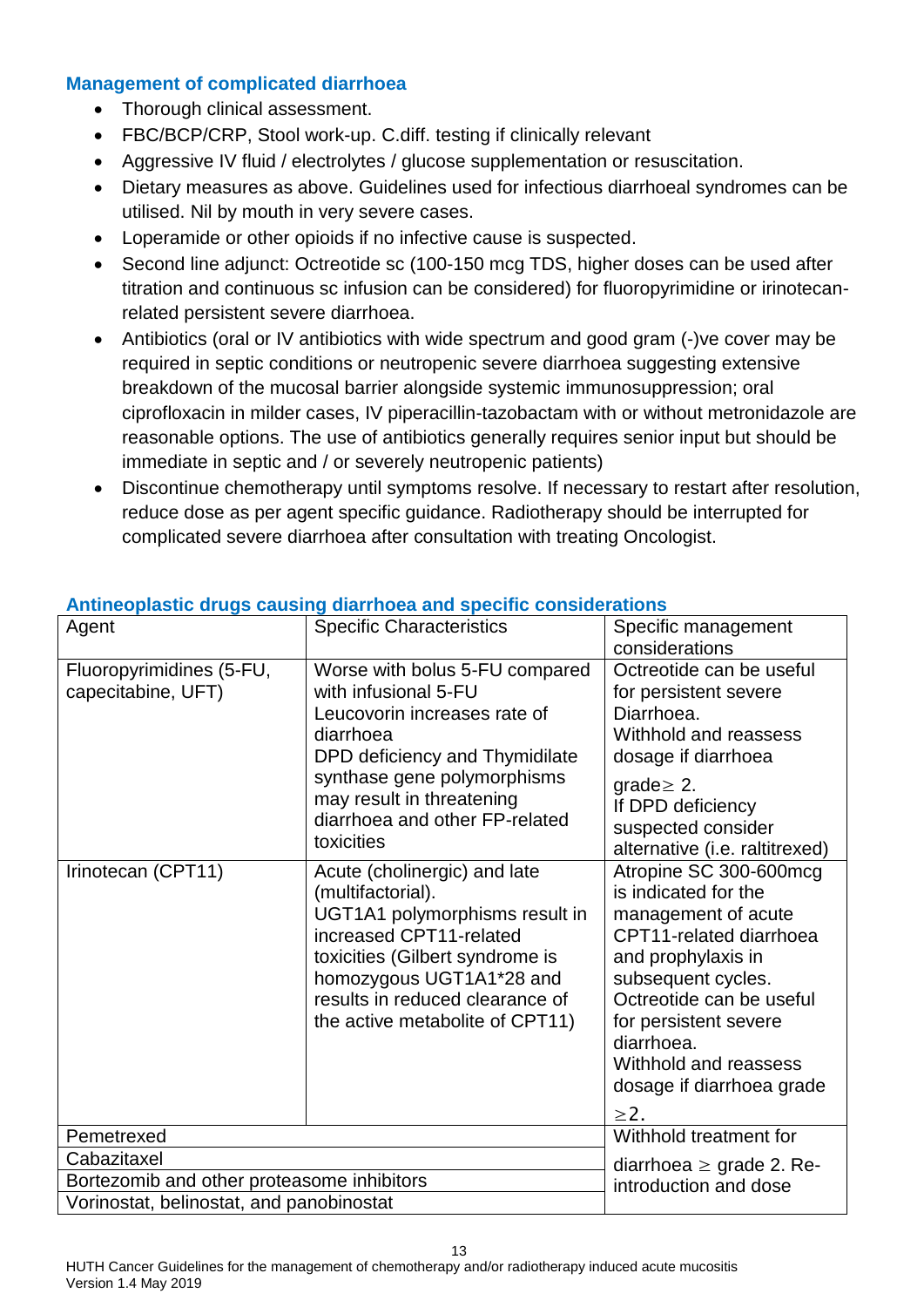| Lenalidomide                                                                                                            | modification as per |
|-------------------------------------------------------------------------------------------------------------------------|---------------------|
| Small molecule EGFR inhibitors (erlotinib, gefitinib, afatinib)                                                         | individual drug SPC |
| Small molecule inhibitors of VEGFR (Sorafenib, sunitinib,<br>axitinib, regorafenib, ponatinib, pazopanib, cabozantinib, |                     |
| lenvatinib)                                                                                                             |                     |
| Bcr-Abl tyrosine kinase inhibitors (imatinib, dasatinib, bosutinib)                                                     |                     |
| Lapatinib and pertuzumab (HER2 targeting agents)                                                                        |                     |
| Temsirolimus and everolimus                                                                                             |                     |
| Anti-EGFR monoclonal antibodies (cetuximab, panitumumab)                                                                |                     |
| ALK inhibitors (crizotinib, ceritinib)                                                                                  |                     |
| MEK inhibitors (trametinib, cobimetinib)                                                                                |                     |
| Ibrutinib, Idelalisib                                                                                                   |                     |

**DIARRHOEA AND ABDOMINAL PAIN ASSOCIATED WITH THE USE OF CHECKPOINT INHIBITORS (i.e. immunotherapy agents such as ipilimumab, nivolumab, pembrolizimab) REQUIRE SPECIAL ATTENTION AND SPECIFIC MANAGEMENT WHICH IS ADDRESSED IN A SEPARATE DOCUMENT.**

# <span id="page-14-0"></span>**Chemotherapy-related colitis and intestinal perforation**

| <b>Adverse</b><br><b>Event</b> |                                                                                                      | $\overline{2}$                                | 3                                                                                                                           | 4                                                                        | 5     |
|--------------------------------|------------------------------------------------------------------------------------------------------|-----------------------------------------------|-----------------------------------------------------------------------------------------------------------------------------|--------------------------------------------------------------------------|-------|
| <b>Colitis</b>                 | Asymptomatic,<br>clinical or<br>diagnostic<br>observations<br>only,<br>intervention not<br>indicated | Abdominal<br>pain, mucus or<br>blood in stool | <b>Severe</b><br>abdominal pain,<br>change in<br>bowel habits,<br>medical<br>intervention<br>indicated,<br>peritoneal signs | Life-threatening<br>consequences,<br>urgent<br>intervention<br>indicated | Death |
| <b>Enterocolitis</b>           | Asymptomatic,<br>clinical or<br>diagnostic<br>observations<br>only,<br>intervention not<br>indicated | Abdominal<br>pain, mucus or<br>blood in stool | Severe or<br>persistent<br>abdominal<br>pain; fever;<br>ileus; peritoneal<br>signs                                          | Life-threatening<br>consequences,<br>urgent<br>intervention<br>indicated | Death |
| <b>Perforation</b>             |                                                                                                      | Symptomatic,                                  | <b>Severe</b>                                                                                                               | Life-threatening                                                         | Death |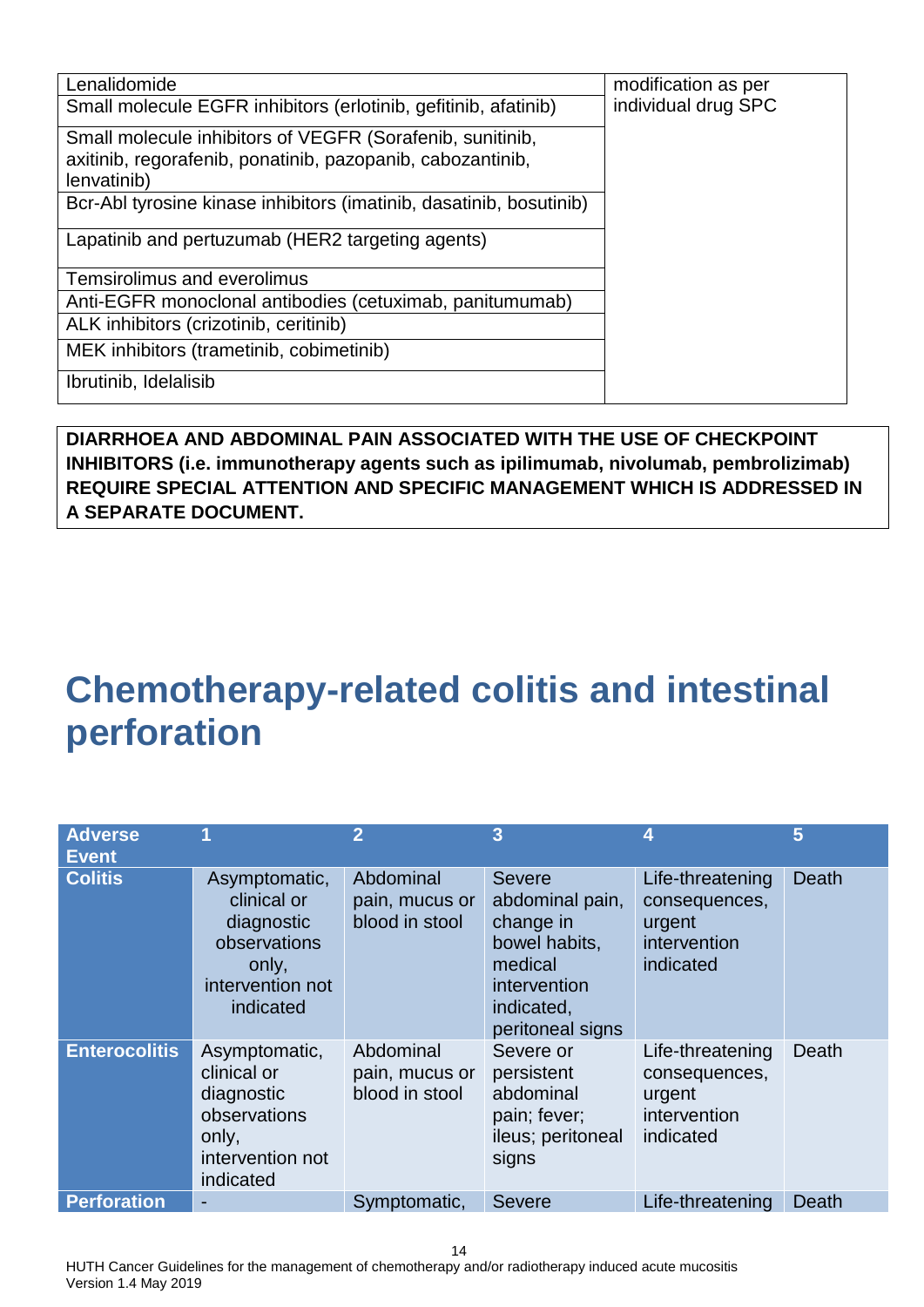| (colonic,<br>duodenal,<br>ileal. etc) | medical<br><i>intervention</i><br>indicated | symptoms,<br>elective<br>operative<br>intervention | consequences,<br>urgent<br>operative<br>intervention |  |
|---------------------------------------|---------------------------------------------|----------------------------------------------------|------------------------------------------------------|--|
|                                       |                                             | required                                           | indicated                                            |  |

### <span id="page-15-0"></span>**Colitis**

Three types of colitis have been described in association with chemotherapy: neutropenic enterocolitis, ischemic colitis, and C. difficile-associated colitis. In addition, an immune-mediated colitis has been reported in patients treated with anti-CTLA-4 antibody therapy.

#### <span id="page-15-1"></span>**Neutropenic enterocolitis**

Neutropenic enterocolitis (a form of necrotizing enterocolitis or typhlitis) is one of the most common GI complications in leukaemic patients who are undergoing induction therapy, and can occur in other malignancies and following stem-cell supported high dose chemotherapy. Management requires prompt suspicion and specialist /surgical opinion.

#### <span id="page-15-2"></span>**Ischemic colitis**

Ischaemic colitis has been reported with docetaxel. The typical onset is four to ten days following administration. The clinical manifestations are similar to neutropenic enterocolitis but not all patients are neutropenic at presentation.

#### <span id="page-15-3"></span>**Clostridium difficile-associated colitis**

Clostridium difficile colitis is a common problem in patients with cancer, mostly due to the high rate of oral antibiotic use and hospitalisation. However, several reports have described this complication in patients without any prior antibiotic use following chemotherapy. The proposed mechanism is chemotherapy-induced intestinal damage that facilitates the proliferation of C. difficile.

**All patients with severe diarrhoea and /or symptoms of pseudomembranous colitis require stool tests for Clostridium difficile and management as per local guidelines.**

#### <span id="page-15-4"></span>**Checkpoint inhibitor immunotherapy**

As mentioned above, patients with symptoms of diarrhoea on treatment with immune checkpoint inhibitors (i.e. ipilimumab, nivolumab, pembrolizumab etc.) require immediate treatment for suspected immune colitis and should be managed as per specific guidelines for these agents).

### <span id="page-15-5"></span>**Intestinal perforation**

Bowel perforation is an uncommonly encountered complication that seems to be associated with antiangiogenic agents, particularly bevacizumab. Bowel perforation is also seen with tumours involving the GI tract that respond rapidly to conventional cytotoxic chemotherapy (e.g., GI tract lymphomas, ovarian cancer) or patients with symptomatic diverticular disease.

15